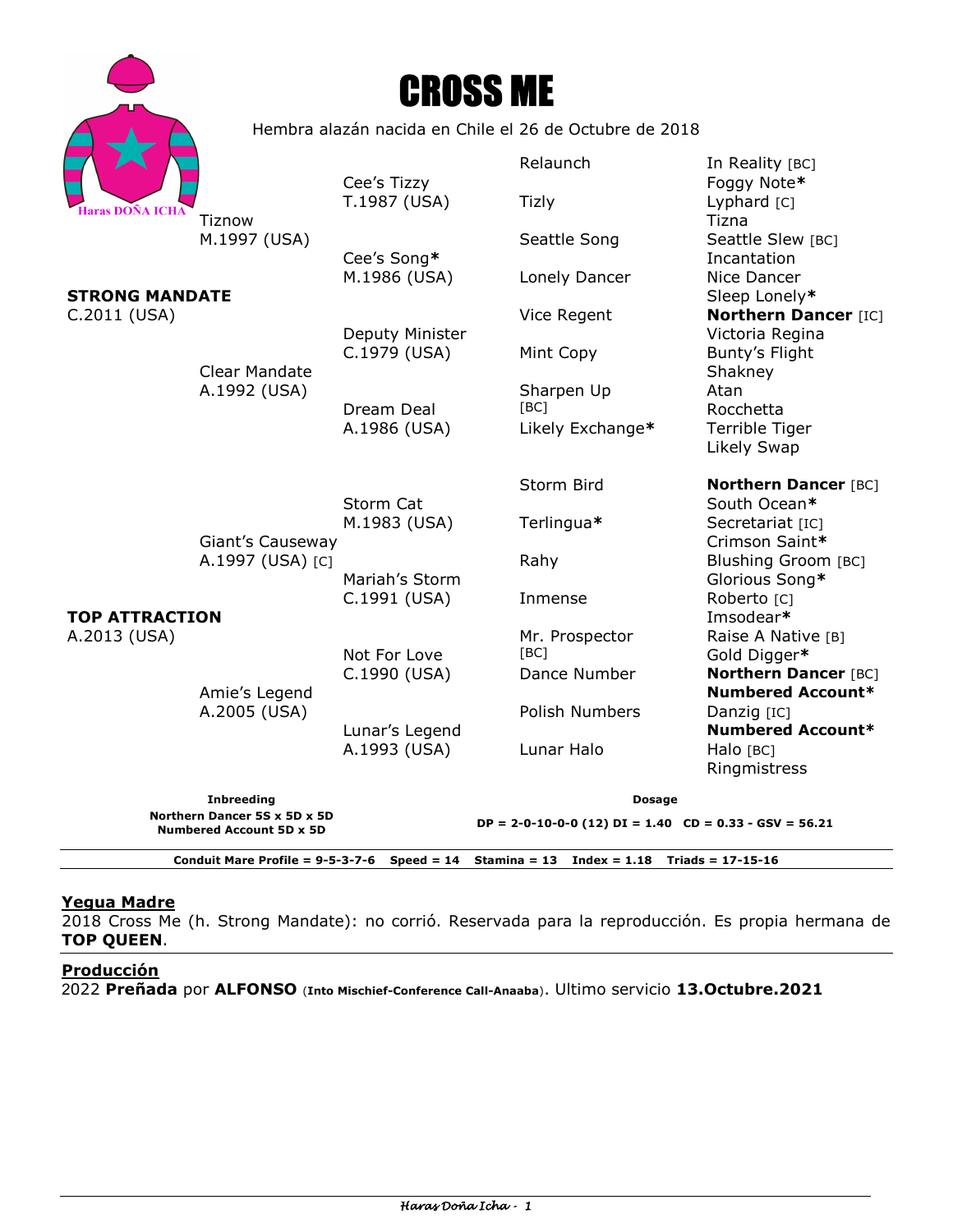## **LINEA PATERNA**

**STRONG MANDATE** (**2009**). Ganó 2 cs. a los 2 años en 8 actuaciones en USA, incl. Hopeful S **(Gr.1)**; 2° Southwest S; 3° Breeders' Cup Juvenile **(Gr.1)**; 4° Rebels S **(Gr.3)**. US\$ 529,566.

Es padre en USA de **GOTTA BE STRONG** (6 cs. a los 2 y 3 años, incl. New Start Stakes), **MARYANORGINGER** (2 cs., incl. Astoria Stakes), **BLUE MOUNTAIN BELL** (4 cs. en USA, incl. CTBA Lassie Stakes; 2ª Gold Rush Futurity), **YUCATAN** (cl. Dilic**-Gr.2**; 4° cl. Campeonato Juvenil**-Gr.1**, Méx), **Aegean Sea**, **Policy**, **Risky Mandate**, **Sally Strong**, **Strong Odor**, **Strong Will**, etc….

En Chile, es padre de **TOP QUEEN** (2 cs., incl. cl. Arturo Lyon Peña**-Gr.1**), **FREE MANDATE** (cls. Gran Premio Criadores-Marcel Zarour Atanacio**-Gr.2**, Domingo 2° Herrera Martínez**-Gr.2**, Copa Jackson **- Gr.2**, Top Lek; 4° cls. Tanteo De Potrillos**-Gr.1**, St. Leger**-Gr.1**, Guillermo Del Pedregal Herrera**-L**), **RAGAZZA DI PARMA** (cl. Alberto Vial Letelier**-L**; 3ª cl. Selección de Potrancas**-Gr.3**), **SESENTA Y MEDIO** (cl. Ignacio Urrurita de la Sotta**-L**; 2° cl. El Ensayo**-Gr.1**), **MY DAD** (cls. Resistiré, Puente Lusitania, Avenida San Martín, Palacio Rioja; 2° cls. Luis Vera Calderón y Luis Vera Giannini**-L**, Trotamondo, Esperanza, Primavera, Barrio Chorrillos; 3° cls. Quintavisión, Carlos Aguiar, Palacio Carrasco), **KOPERNIK** (cl. Valparaíso Sporting Meeting; 2° cl. Criterium Potrillos; 3° cl. Carlos Alvarez Condarco), **CAFÉ RISTRERO** (4 cs., incl. cl. Daniel J. Lyon Amenabar), **ROGUE NATION** (cls. Valparaíso Sporting Club-HCH, Ernani Parodi Madariaga; 2ª cl. Haras De Chile-Marcel Zarour Atanacio **-Gr.2**, Carlos Raby y Víctor Raby**-L**; 3ª cl. Alberto Solari Magnasco**-Gr.1**, Gran Premio Criadores-Salvados Hess Riveros**-Gr.2**), **Strong Daikiri** (2 cs. a los 3 años; 2° cl. Cencerro; 3° cls. Criterium Potrillos, Juan Luis Edwards Sanfuentes), **Bala Rápida** (4 cs.; 3° en su debut en el cl. Federico C. Prain), **Strong Black** (6 cs.; 3° cls. Policía de Investigaciones PDI, Liga Maritima De Chile), **Sud Americano** (5 cs.; 3° cl. Avenida España; 4° cl. Alfredo L.S. Jackson**-Gr.3**), **Panda Express** (5 cs.; 3° cl. Club Hípico De Santiago-HCH; 4° cl. Víctor Matetic Fernández**-Gr.3**), **Strong Stella** (ganadora a los 3 años; 2ª cl. Valparaíso Sporting Club-HCH), Grande Ite (ganadora en su debut a los 2 años; 4ª cl. Selección De Potrancas**-Gr.3**), Broken Dreams (**invicta** en 2 actuaciones a los 3 años. Exp. a USA, 2020), Secret's Grace (ganadora en su debut a los 2 años; 4ª cl. Club De Polo Y Equitación San Cristóbal), etc…

## **LINEA MATERNA**

## **1ª madre**

2013 Top Attraction (h. Giant's Causeway): no corrió en USA. Importada en 2015. Es hermana materna de **GHOUL'S NIGHT OUT**.

- 2017 **TOP QUEEN** (h. Strong Mandate): 2 cs. a los 3 años, incl. cl. Arturo Lyon Peña **(Gr.1)**. En la reproducción.
- 2018 Cross Me (h. Strong Mandate): **ver arriba**.
- 2020 N.N. (m. Exaggerator):
- 2021 N.N. (h. Exaggerator):

## **2ª madre**

05 **AMIE'S LEGEND** (h. Not For Love): ganadora de 3 cs. a los 3 y 4 años en USA, incl. Shine Again Stakes; 3ª All Brandy Stakes. US\$ 104,370. Es hermana materna de **CELESTIAL LEGEND**, **Legendary Journey**. Madre de:

11 Tower Ravens (h. Birdstone): ganadora a los 2 años en USA. US\$ 28,580.

- 2012 Super Cassie Girl (h. Afleet Alex): 5 cs. en USA. US\$ 62,549. En la reproducción.
- 2013 Top Attraction (h. Giant's Causeway): **ver arriba**.
- 2014 **GHOUL'S NIGHT OUT** (h. Ghostzapper): 5 cs. en USA, incl. Jameela Stakes; 2ª All Brandy Stakes; 3ª Maryland Million Ladies Stakes. US\$ 270,606.
- 2015 Frechette (h. El Padrino): ganador en USA. US\$ 40,560.
- 2016 Una Buena Mamacita (h. El Padrino): ganadora en USA. US\$ 22,260.

## **3ª madre**

93 Lunar's Legend (h. Polish Numbers): ganadora de 4 cs. a los 3 y 4 años en USA. US\$ 44,007. Madre de:

99 Tamayaz's Legend (m. Tamayaz): 2 cs. a los 2 y 3 años en USA. US\$ 60,960.

- 00 Pam'ssummerwind (h. Rodeo): fig. en 4 actuaciones en USA. Madre de:
	- 06 **MISS CHARM CITY** (h. Bowman's Band): 4 cs. a los 2 y 4 años en 9 actuaciones en USA, incl. Maryland Million Lassie Stakes, Gin Talking Stakes; 3ª Conniver Stakes. US\$ 162,180. Madre de ganadores.
	- 07 **JIM'S PROSPECT** (h. St Averil): 2 cs. a los 2 y 3 años en USA, incl. Wide Country Stakes; 2ª Marshua Stakes; 3ª Maryland Million Lassie Stakes. US\$ 94,560. Madre de ganadores.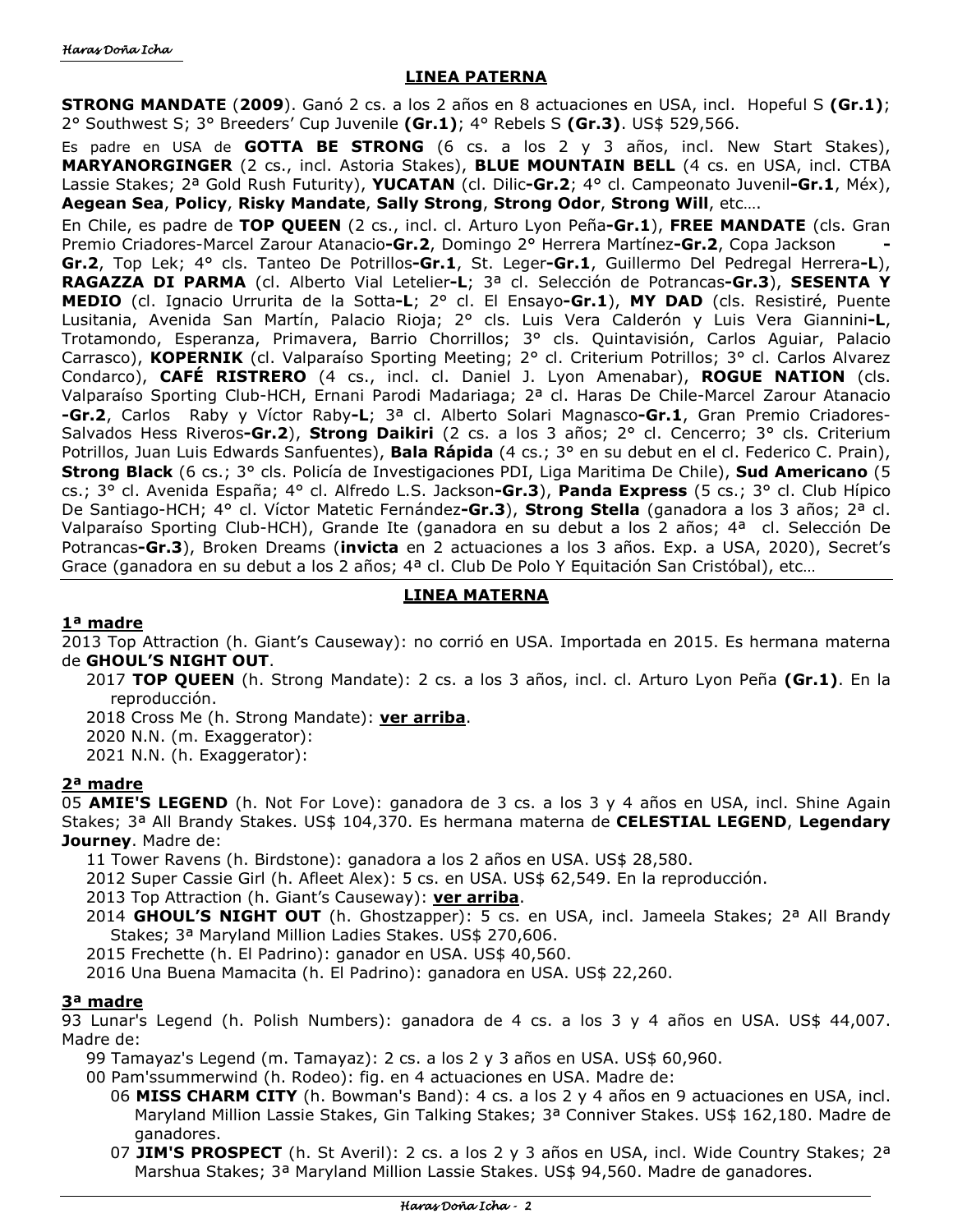#### Haras Doña Icha

- 01 **Legendary Journey** (h. Not For Love): 2 cs. a los 3 años en USA; 3ª Little Silver Stakes. US\$ 63,799. Madre de ganadores.
- 03 **CELESTIAL LEGEND** (h. City Zip): 6 cs. a los 2 y 3 años en 9 actuaciones en USA, incl. Marshua Stakes, Wide Country Stakes, Holly Stakes, Toddler Stakes; 2ª Cicada Stakes **(Gr.3)**. US\$ 213,730. Madre de:
	- 08 **Speed Demon** (cast. Bluegrass Cat): 4 cs. en USA; 2º Par Four Stakes; 3º Bashford Manor Stakes **(Gr.3)**, Prairie Gold Juvenile Stakes **(L)**. US\$ 85,136.
	- 09 Magnificent Image (h. Malibu Moon): 2 cs. en USA. US\$ 36,223. Exp. a Corea del Sur.
	- 16 **IT'S GONNA HURT** (m. Violence): 2 cs. a los 2 años en 3 actuaciones en USA, incl. Speakeasy Stakes. US\$ 81,945.
	- 17 **Silver Galaxy** (m. Flashnpoit): 3 cs. en USA; 3° Lousiana Champions Day Sprint Stakes. US\$ 84,730.
- 05 **AMIE'S LEGEND** (h. Not For Love): **ver arriba**.
- 06 Undisputed Legend (h, Domestc Dispute); ganadora en USA. US\$ 23,466. Madre de:
	- 15 **WHERESHETOLDMETOGO** (m. El Padrino): 13 cs. en USA, incl. First State Dash Stakes, American Fabius Stakes, Concern Stakes, Star De Naskra Stakes, Frank Y. Whiteley Stakes, Dave's Friend Stakes, Not For Love Stakes, Alapocas Run Stakes, New Castle Stakes, Howard & Sondra Bender Memorial Stakes; 2° Gallant Bob Stakes **(Gr.3)**, Smooth Air Stakes, New Castle Stakes; 3° Thanksgiving Classic Stakes, Iowa Sprint Stakes, Challedon Stakes. US\$ 747,791.
	- 16 **Castlewood Terrace** (m. El Padrino): ganador en USA; 3° Prairie Meadows Juvenile Stakes. US\$ 31,460.
- 07 Lizzie's Legend (h. City Zip): no corrió en USA. Madre de:
	- 12 **SPARTIANOS** (cast. Not For Love): 6 cs en USA, incl. Maryland Million Turf Stakes; 2º Maryland Million Turf Stakes, 3º Marshall Jenney Handicap; 3º Marshall Jenney Handicap, 2 veces; 4° Ben's Cat Stakes. US\$ 307,014.
	- 15 **Sparty** (cast. Warrior's Reward): 9 cs. en USA; 2° Maryland Million and/or Registered Maryland Bred Starter Handicap. US\$ 252,950.

#### **4ª madre**

82 Lunar Halo (h. Halo): fig. a los 3 años en 3 actuaciones en USA. US\$ 2,640. Madre de:

89 **Bella Luna** (h. Talc): 9 cs. en USA; 2ª Lady Finger Stakes. US\$ 63,102. Madre de ganadores.

- 91 Punch Away (h. Two Pnch): 3 cs. en USA. US\$ 13,960.
- 93 Lunar's Legend (h. Polish Numbers): **ver arriba**.

## **5ª madre**

70 **RINGMISTRESS** (h. Nantallah): ganadora de 6 cs. en USA, incl. Milady Handicap; 2ª Pageant Handicap **(Gr.3)**, First Lady Handicap, Regret Handicap, Eatontown Handicap, Ocean City Handicap; 3ª Poquesing Handicap, Liberation Handicap. US\$ 102,475. Madre de:

77 Valedor (m. Stage Door Johnny): 2 cs. en USA. US\$ 23,935.

82 Lunar Halo (h. Halo): **ver arriba**.

84 Mombo (m. Akureyri): ganador en USA. US\$ 9,330.

# **6ª madre**

62 **CIRCUS II** (h. Vilmorin): ganador en Irlanda del Brockhan Handicap. Madre de:

- 67 **Bareback** (h. Crafty Admiral): ganadora en Irlanda; 2ª St. Hugh's Stakes.
- 68 Cirtallah (h. Nantallah): ganadora en USA. US\$ 4,975. Madre de:
	- 73 Key Tallah (h. Key Rulla): no corrió. Madre de:
		- 86 Tallahswoman (h. Beat Inflation): 2 cs. en USA. US\$ 40,575. Madre de:
			- 97 Fitting (h. Fighting Fit): ganadora a los 3 años y fig.  $3<sup>a</sup>$  en 4 actuaciones en USA. US\$ 16,640. Madre de:
				- 03 **Perfectly Fitting** (h. Iron Cat): 4 cs. en USA; 3ª California Cup Matron Handicap; 4ª California Distaff Turf Championship Handicap, Pacific Heights Stakes, Cat's Cradle Handicap. US\$ 217,750.
	- 80 **NIGHT MOVER** (m. Cutlass): 11 cs. en USA, incl. Los Angeles Handicap **(Gr.3)**, El Conejo Handicap, Bing Crosby Handicap; 2º Longacres Mile **(Gr.2)**, Criterium Stakes, Florida Stallion Stakes, Morvich Handicap; 3º Triple Bend Handicap, Bel Air Handicap. US\$ 319,605. **Padrillo**.
- 70 **RINGMISTRESS** (h. Nantallah): **ver arriba**.
- 74 **Ring Leader** (m. Bold Lad): 2 cs. en Irlanda; 3º Phoenix Stakes **(Gr.2)**. **Padrillo** en Australia.
- 76 **Ring Lady** (h. Thatch): ganadora en Inglaterra; 2ª Salisbury 1000 Guineas Trial **(Gr.3)**; 3ª Princess Margaret Stakes. Exportada a Australia, 1987. Murió, 2000. Madre de: